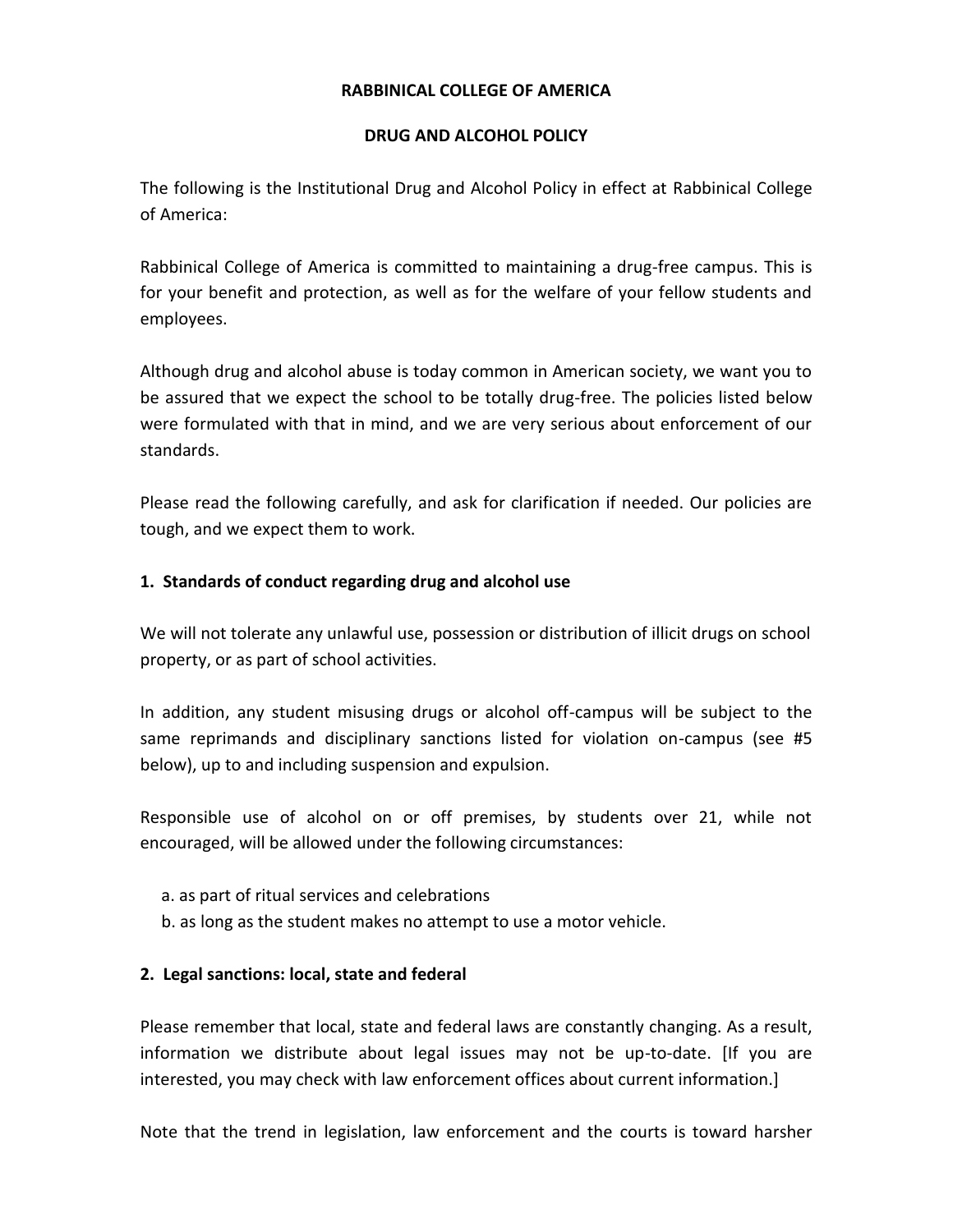penalties, larger fines and longer periods of incarceration.

Remember, a conviction causes you to have a permanent criminal record.

You can be arrested if you are in the company of friends who are using illegal drugs, even if you are not participating. The present penal system is such that even one night in jail awaiting a court appearance (even if you are not convicted) is not an experience you will relish.

a. Federal penalties

There are severe penalties for illegal drug trafficking with minimum sentences for many categories.

b. State penalties

State of NJ Statutes provide penalties for a person found to have acted as an organizer, supervisor, manager, or financier of a scheme distributing illegal drugs, and provide that such conduct is a first degree crime punishable by imprisonment and fines.

c. Local ordinances

These may range from fines for driving with an open container of an alcohol beverage in the car, regardless of whether the driver has consumed any alcohol, to more severe penalties.

## **3. Health risks**

Studies have now proven that all illegal (and many prescription) drugs are, to some extent, physically and/or psychologically addictive.

Marijuana, once considered relatively harmless, has been shown to affect memory and intelligence, most seriously among young people who are at a crucial stage of development. Marijuana may also act as a "gateway" to more dangerous drugs.

In the past, marijuana was often of very weak quality. Potency has increased over the years, and many samples have been found to be adulterated with dangerous hallucinogens and other substances.

There is no safe drug. Many drugs are potentially addictive after only one dose. Many drugs can kill with just the smallest amount of overdose. There is no drug experience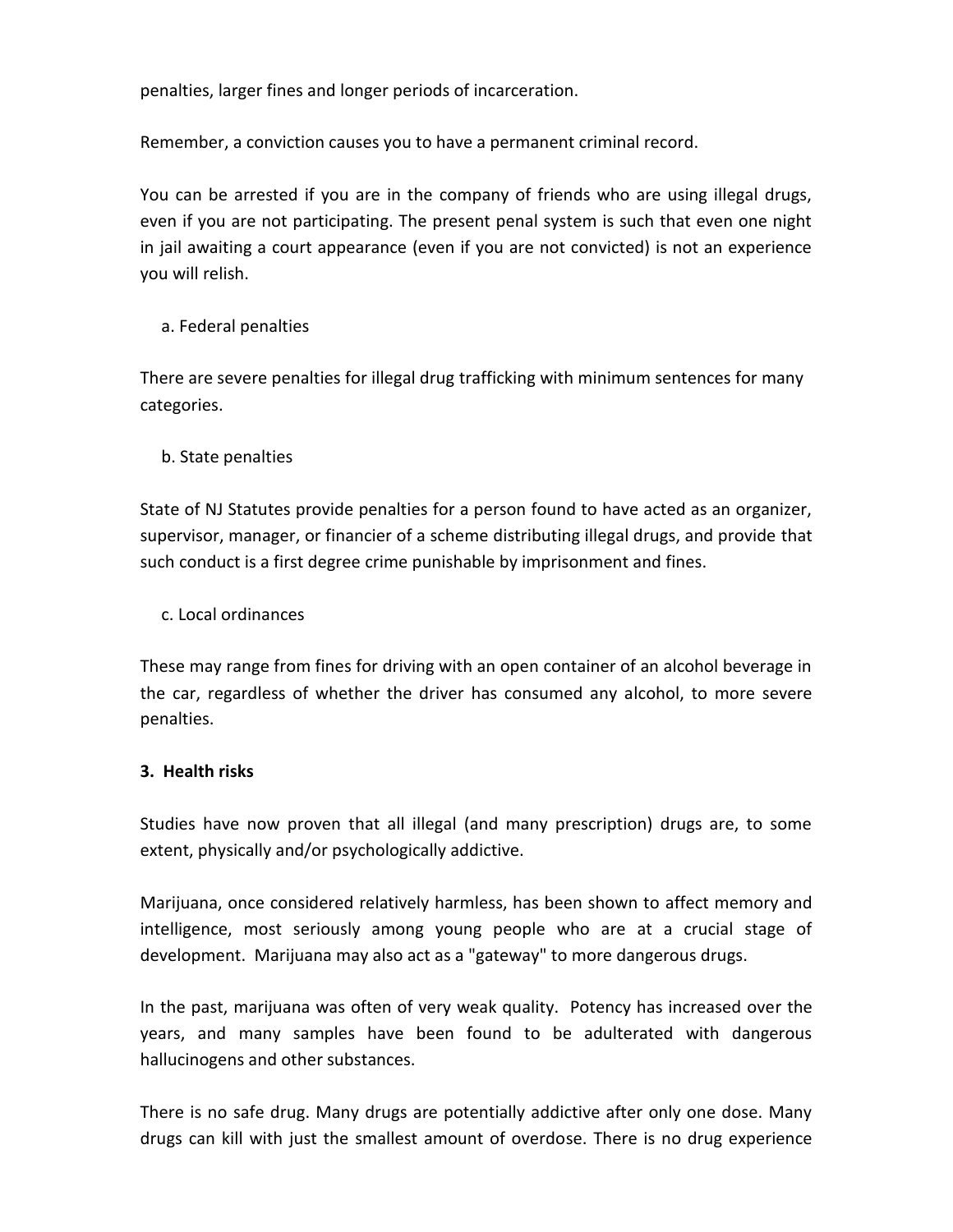that is worth risking your health, and the health of your family, including your unborn children. Remember, you may also be risking your life.

## **4. Available counseling and treatment**

Our institution is committed to helping students deal with life's problems in a mature, sensible manner. The thrust of our institutional counseling effort is directed at prevention, rather than treatment. We take a very positive view on the counseling process. We provide specialists who are at your service on a constant basis. In addition, all faculty members have been trained to be sensitive to the physical and emotional well being of our students and to assist as appropriate.

If you need assistance, we expect you to come to us. We will refer you for counseling if you do not come forward, but we discover that you have a problem, you will be required to seek professional assistance before you can return to school.

For counseling and treatment, we refer students to the CounterForce, the counseling and drug abuse prevention and treatment division of the Torah Umesorah National Association of Hebrew Day Schools.

# **5. Disciplinary sanctions that the institution will impose on students and employees**

As an institution, which is firmly opposed to any drug involvement, we shall deal severely with any student who misuses controlled substances. Please read the following guidelines carefully as it is the only warning you will receive before sanctions are imposed.

a. Knowledge that another student or employee is involved with drugs or alcohol

Students or employees who become aware of a fellow student or employee, who is misusing drugs or alcohol, are expected to bring the problem to the attention of Rabbi Chaim Schapiro or Rabbi Yakov Wagner immediately. A student or employee who fails to do so will be held responsible and will be censured.

Any problem can be resolved more easily the earlier it is caught. Neglect of a problem can be a severe danger to the person involved, as well as those around him.

# b. First offense - students

A student who is reported to have misused drugs or alcohol will be called to the Administrative office to explain himself. Rabbi Chaim Schapiro or Rabbi Yakov Wagner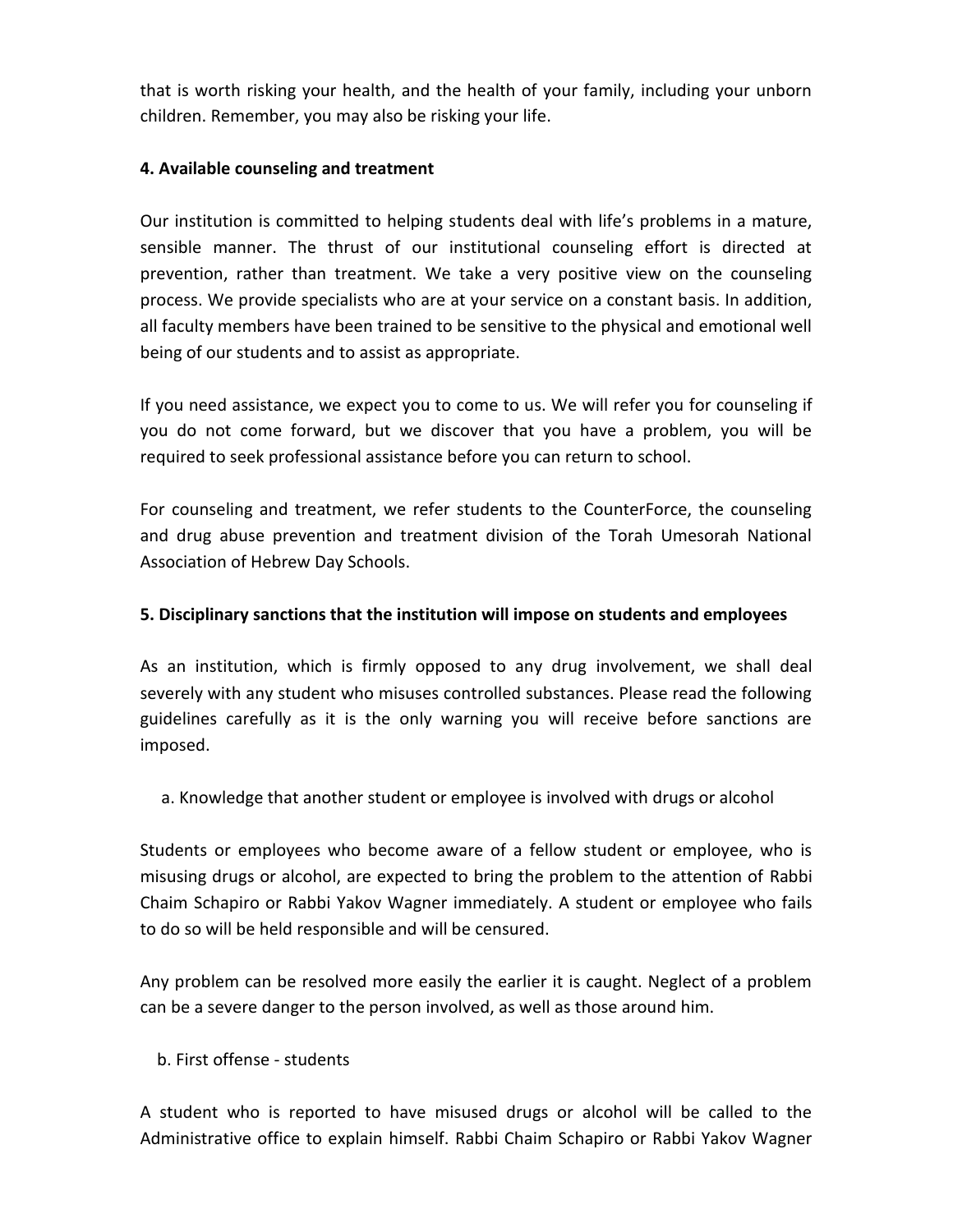will interview any witnesses and make a determination of the student's culpability.

If the student is found at fault, he will receive a reprimand and the offense will be noted in his permanent record.

At the discretion of Rabbi Chaim Schapiro or Rabbi Yakov Wagner, the student will be suspended, pending discussion with the student's parents and meeting with a health professional to assess the degree of the problem.

If Rabbi Chaim Schapiro or Rabbi Yakov Wagner is fully satisfied that this was a unique occurrence, and that the student is sincerely regretful, and can be trusted to refrain from any future involvement with drugs, the student will be allowed back into school.

He will be clearly warned that any repeat of the offense will result in immediate suspension pending investigation, and ultimately in expulsion.

c. Second offense - students

Any student, who is guilty of a second offense, as determined by investigation by a faculty board of inquiry, will immediately be expelled from the institution.

Reinstatement may be considered only after a prolonged period of professional counseling and compliance testing, and at the discretion of Rabbi Chaim Schapiro or Rabbi Yakov Wagner.

There is no due process involved, and no appeal will be accepted. Attendance at our institution is a privilege, not a right, and may be withdrawn without notice if the student is deemed a threat to the moral and/or physical integrity of the student body.

d. First offense - employees

In general, no applicant who has been convicted of a drug-related offense will be hired as an employee of this institution, although we may consider extenuating circumstances.

Any employee who has concealed a past drug-related conviction will be terminated without notice if such offense comes to our attention.

Any employee who is observed to be misusing drugs/engaging in the unlawful possession or sale of drugs will immediately be terminated and referred to appropriate law enforcement officials.